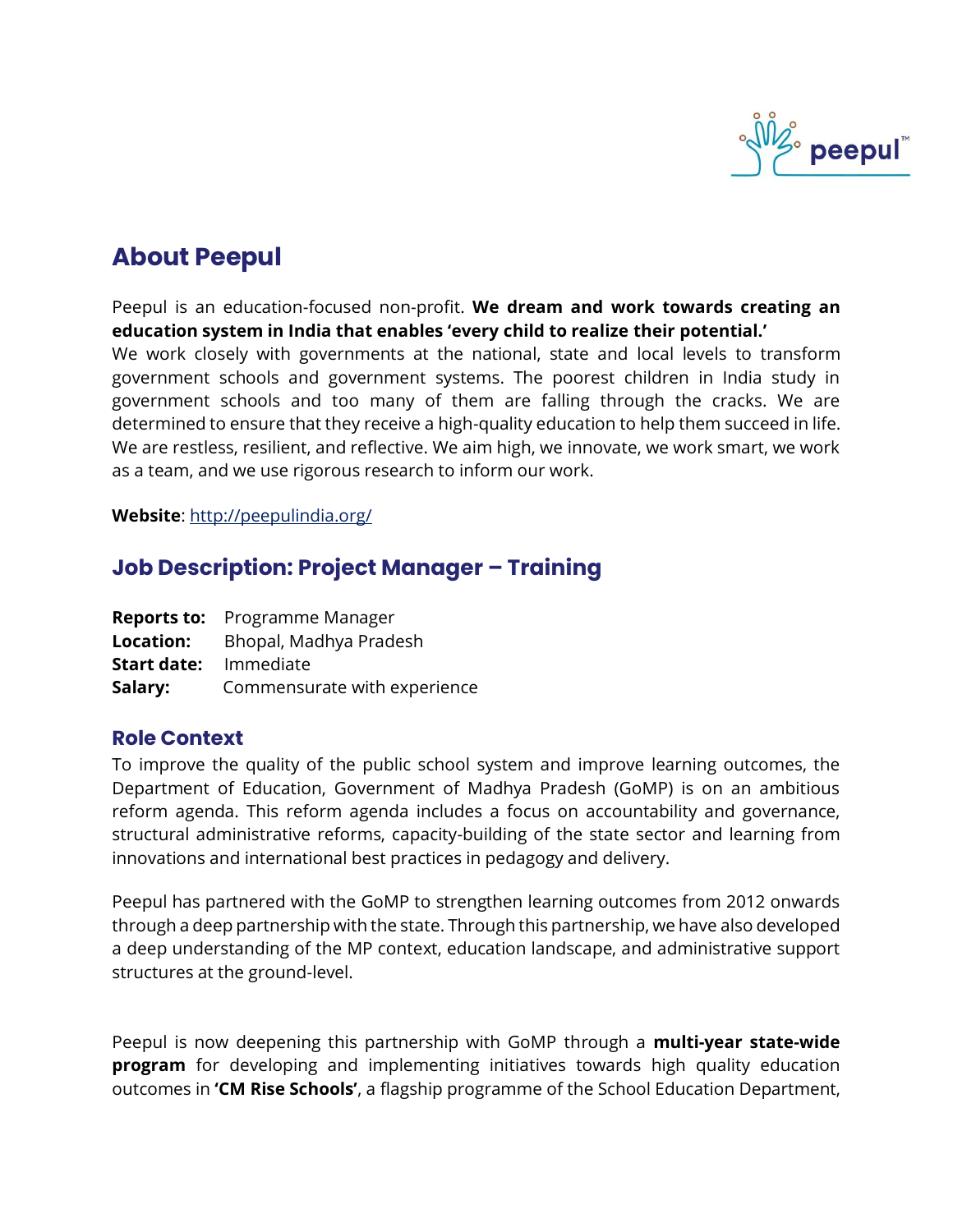

Government of Madhya Pradesh, to create exemplar public schools that provide high-quality holistic education to all children across Madhya Pradesh.

**The CM Rise schools** are envisioned to showcase quality teaching learning practices & innovative school management processes, and act as visual exemplars in the school system for all others to learn and derive motivation from.

#### **The scope of work for this program is to**

- 1. Support the design, creation and implementation of relevant academic structures and processes leading to excellent academic outcomes in CM Rise Schools through the academic year
- 2. Support the design and roll out of student assessments for CM Rise Schools, derive data and initiate action plans
- 3. Design and deliver capacity-building interventions for key stakeholders of CM Rise Schools (Teachers, School Leaders, Officers of the Education Department)
- 4. Support the setting up of accountability and motivation structures in the schools and wider ecosystem
- 5. Set up governance structures for the program

# **Role Description**

The role of the **Project Manager – Training** is critical to the success of the continued partnership with the Government of Madhya Pradesh towards achieving quality education for all, and to Peepul's strategic objective of supporting quality improvement in the public school system in India.

As part of our support to the CM Rise Schools and other state priorities, the Project Manager-Training will be primarily responsible for content creation, curation and delivery of trainings for the key stakeholders especially teachers and school leaders towards setting up and running these schools effectively.

This person will be an excellent team player working closely with project coordinators, program managers and other members of the team to design Continuous Professional Development plans with clearly defined objectives and intended outcomes leading to delivery of high-quality trainings for teachers, school leaders and other key stakeholders.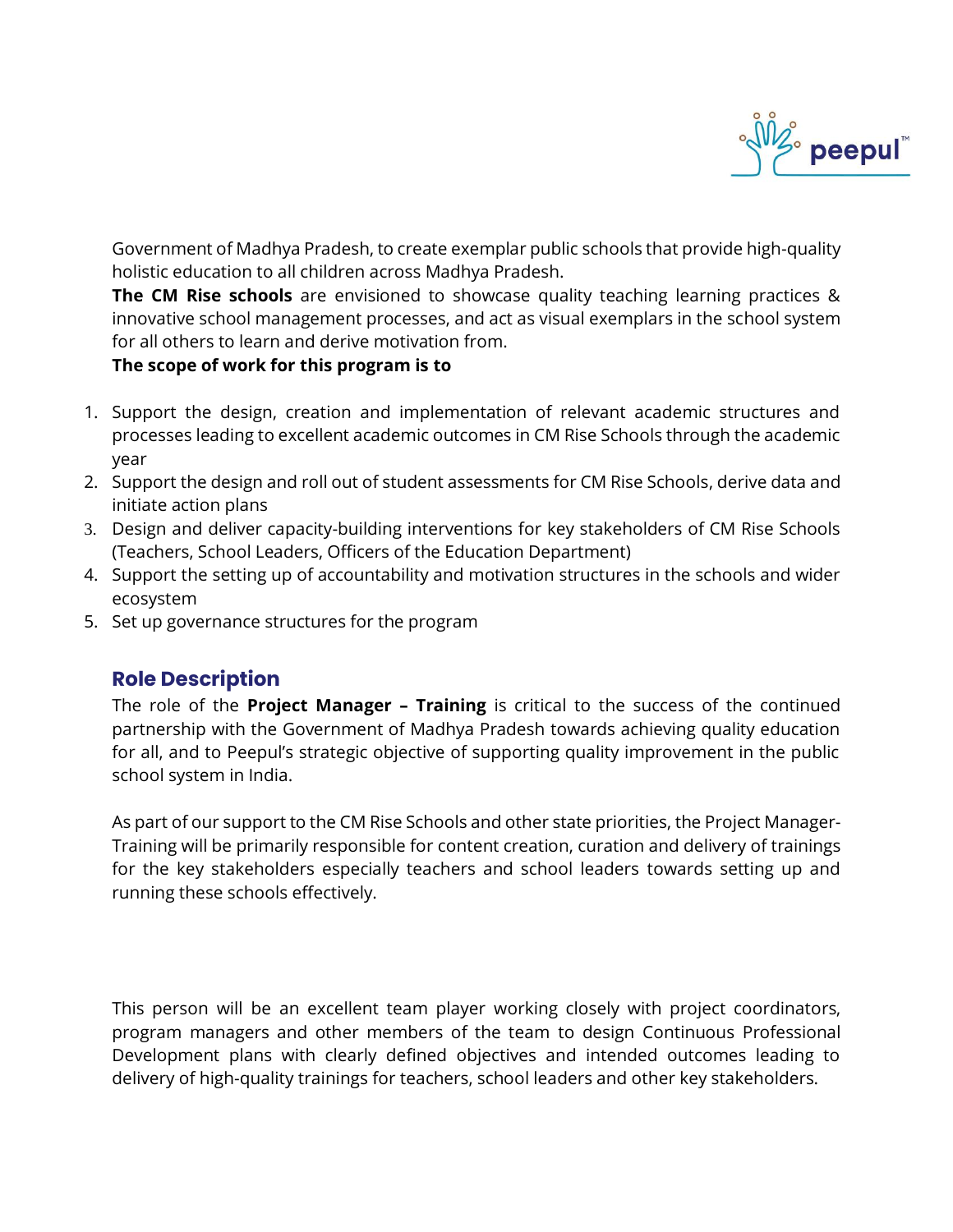

This is therefore an exciting opportunity for a highly motivated individual to play a key role in an exemplar school project with enormous potential impact. The Project Manager – Training must be an exceptional educator and facilitator with the skills and mindsets to conceptualize and execute capacity building interventions at scale. The Project Manager will be someone who exemplifies flexibility, tenacity and enthusiasm to be able to create and enable highly engaging, rigorous and practical training modules for, teachers, school leaders and academic officials in the state that inspire schools across the state and country to actively learn and inform change in their actions.

# **Key responsibilities**

#### **To design and deliver high-quality training content that will be at the heart of the CM Rise Schools Program**

- Support the program manager in designing the scope and sequence of the training curriculum for teachers, school leaders and education officials across the CM Rise Schools.
- Own the instructional design of blended training content end-to-end including creating engaging digital learning resources that are need-based, relevant and rigorous.
- Design high quality needs-assessment and post training assessments to track the impact of the capacity building interventions.
- Identify and map high-quality training content across multiple platforms and work towards curating and building a repository of professional development resources.
- Work with multiple knowledge partners across the state towards a productive collaboration
- Collaborate with the central Peepul codification team and other programmes to leverage existing resources, and relay back learnings from the programmes in Madhya Pradesh, to build strong repository of knowledge

#### **To manage best-in-class project implementation to ensure impact**

- Plan and sequence the implementation of programme interventions (such as Training modules for teachers and Professional Learning Communities), in close coordination with the Program manager
- Create effective work planning systems to ensure work remains on track and effectively prioritized, including regular work reviews to keep the project on track
- Potentially manage 1-2 associates and provide guidance/review on their deliverables
- Work with the in-house M&E team and external experts to develop appropriate project evaluation tools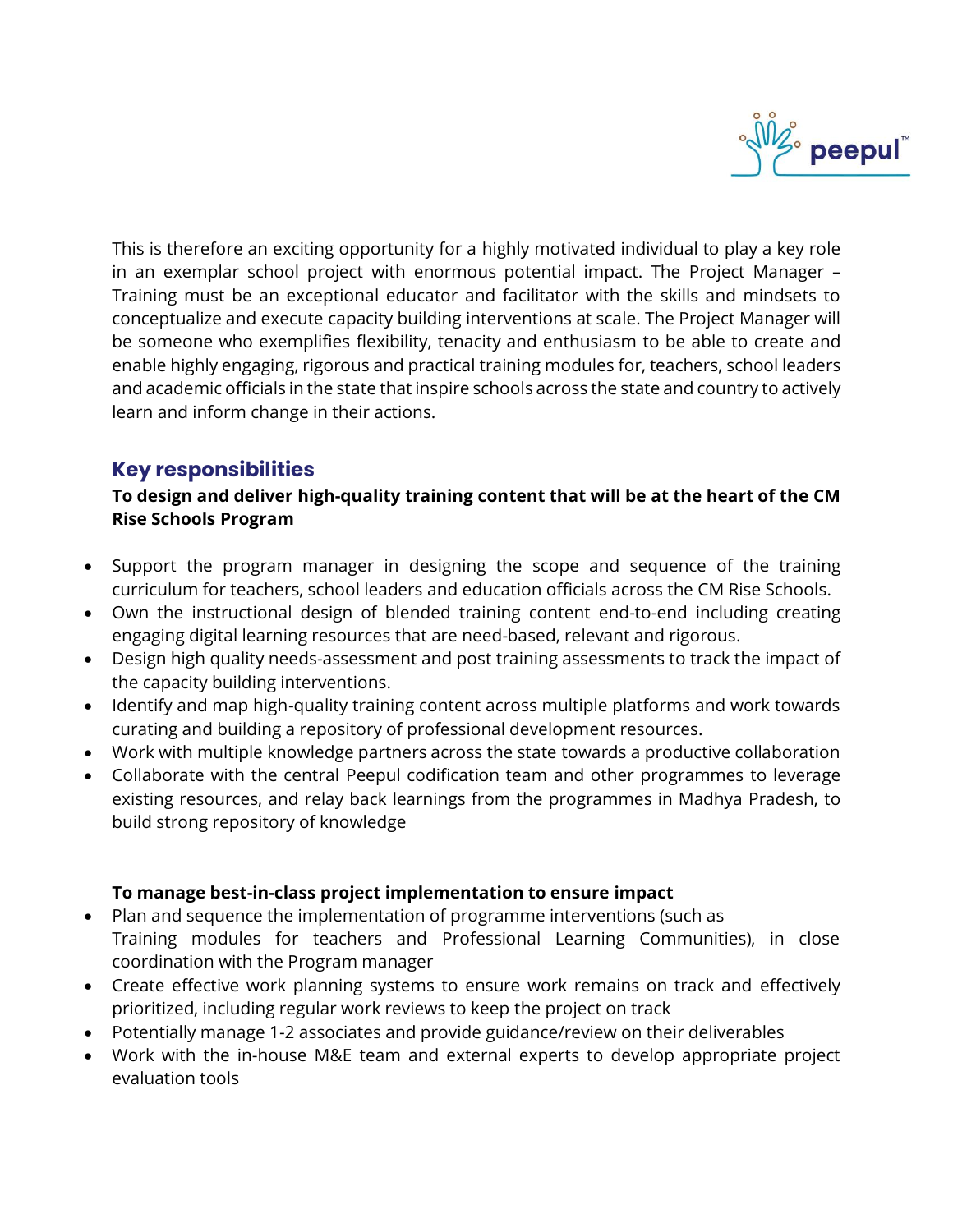

- Design and facilitate training sessions for teachers, school leaders and other key stakeholders.
- Work closely with Teacher Education Institutes, district, block and cluster officers to ensure high-quality mentoring to ensure implementation of training content.

### **To be a strong team collaborator, manage cross-functional relationships and engage effectively with key government stakeholders**

- Foster a positive and collaborative culture of trust and high expectations in the team
- Develop and maintain strong operational relationships with government partners, putting in place mechanisms to support collaboration and cross-organizational working
- Design and build effective, fully aligned partnerships with other education non-profits and agencies, to leverage external expertise and resources where appropriate
- Work closely with the team to build capacity within the state government to set up excellent as well as sustainable processes for continuous professional development of teachers, school principals and officers in the education department
- Present data backed research insights to the state government to support strengthening of the training structures of CM Rise Schools

# **Person Specification Experience:**

- At least 5 years of total work experience.
- Experience of classroom teaching preferably in elementary school system with strong experience of teacher training or school leadership capacity building.
- Strong track record of success in managing projects with multi-functional teams in complex, fluid situations. Demonstration through previous experience of this in either the corporate sector or development sector.
- Experience of working in government systems and awareness of education structures in India would be preferred.
- Extensive experience of collaborating and partnering with senior internal and external stakeholders, including senior political figures, and communicating to a variety of audiences.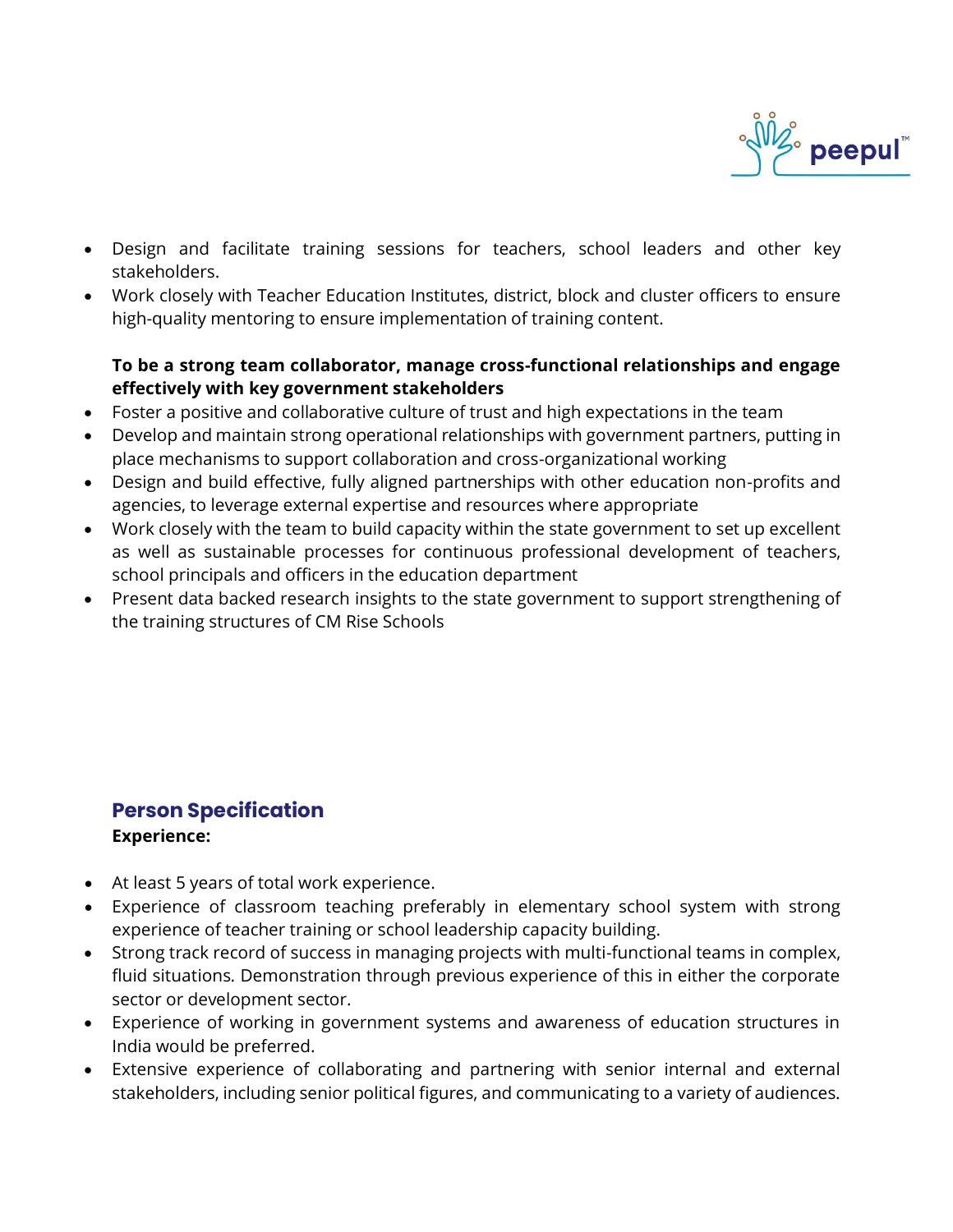

- Experience of having designed and conducted trainings for stakeholders in public education system, preferably in Hindi
- Experience of having led content creation for professional development initiatives
- Strong working knowledge of Hindi and English (oral and written)

#### **Behaviours and attributes:**

- A strong desire to influence government education system, working with the existing government structures
- A deep understanding of the context and challenges of the government schoolteachers
- Strong facilitation skills with an ability to engage audience of various sizes and contexts.
- Ability to present complex content/sessions into simple, actionable points making it accessible to individuals with varying skill levels.
- Attention to detail, including proof reading and editing skills for materials shared internally and externally
- Ability to build strong and sustainable relationships across various government education functionaries
- Ability to iterate on sessions quickly, based on feedback, following a process of continuous improvement
- Bias to action, with an ability to step back and see the larger picture
- Intellectually curious, open to learning
- Flexible and adaptable style, responding positively to changing demands
- Strong interpersonal, written and oral communication skills
- Enthusiasm for taking on a start-up role, in what will be a fast-paced, growing, changing network

# **Recruitment Process**

To apply, please send a copy of your resume along with a covering letter explaining why you are interested in applying for the role, to **recruitment@peepulindia.org** with a cc to **nivedita.gupta@peepulindia.org**, ensuring you specify the role you are applying for in the subject line of the e-mail. Please include the details of at least two referees within your application.